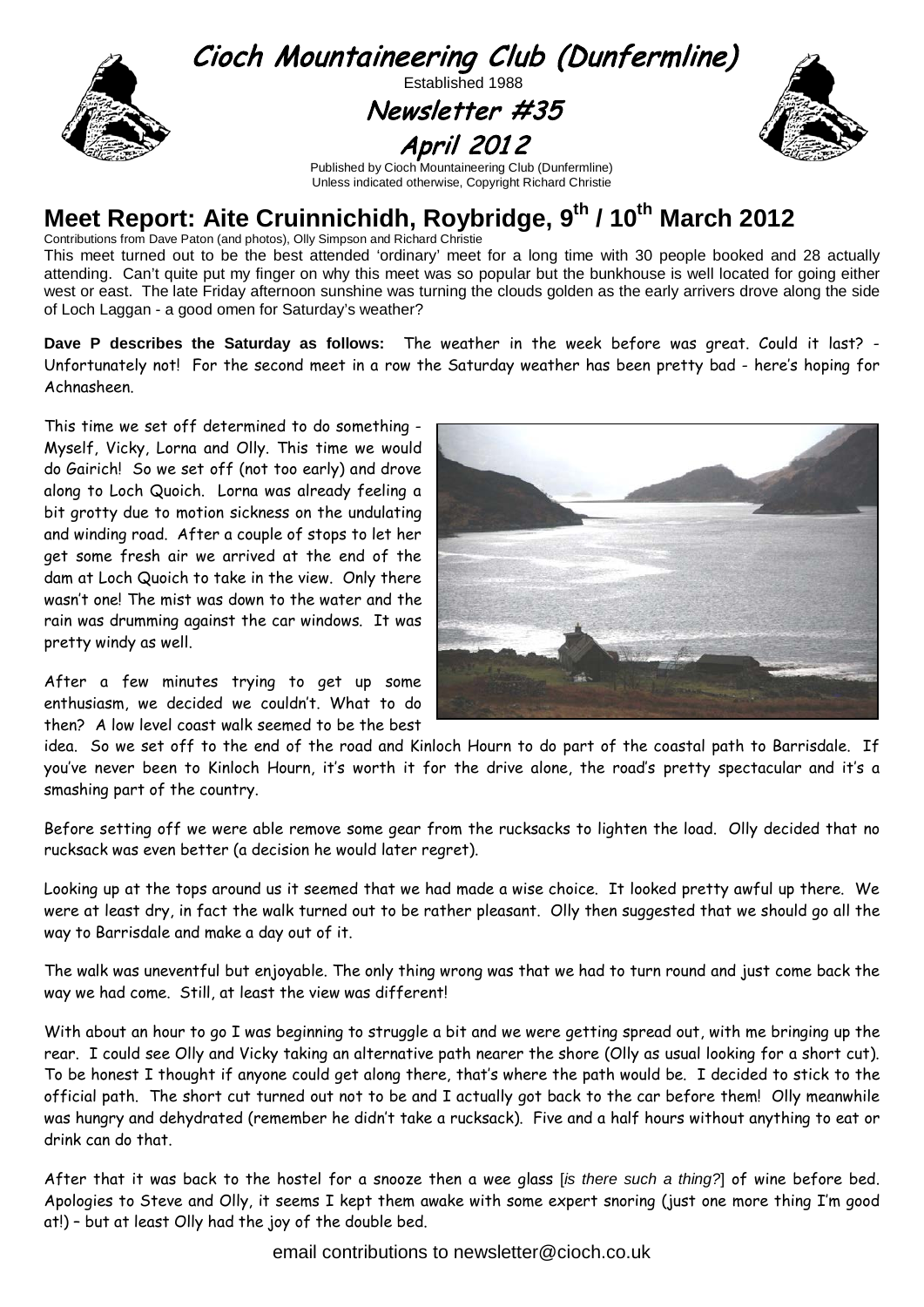**And the same day from Olly's perspective:** We set out from Roybridge at about 9am intending to do Gairich - a hill I had been forced to turn back on at the Invergarry meet last year with John Robertson because of high winds and deep snow.

When we arrived at the parking place beside the Loch Quoich dam the weather looked uninviting to say the least with thick mist, high winds and near horizontal rain. We sat for about half an hour and talked ourselves out of the intended target and took a slow drive down to Kinlochourn. I`d forgotten how dramatic the steeply descending road was - not to be tackled in snow and ice. We parked along near the road end - managing to find a space just off the road thus avoiding the punitive parking charges levied by the local farmer, after all a  $£1$  saved is a  $£1$ made and we are from Fife.



We decided to take a short walk along the coastal path towards Barrisdale as the weather had calmed down somewhat. I had previously walked this path back when I first joined the Cioch some 21 years ago, the date was  $30^{th}/31^{st}$  August 1991. I walked in at night with Simon T with full camping gear to tackle the 3 Knoydart munros and I remember well the heat, midges and several steep ascents to arrive at Barrisdale at 2.30 in the morning and rising again at 7 am to tackle Meall Buidhe and Luinne Bheinn that day and Ladhar Bheinn and walking out the next day. The total ascent just to get to Barrisdale is almost 450 metres.

The weather was rather different today and I could have done with the fleece that was still hanging in my wardrobe back in Dunfermline. However we soon warmed up when we got moving and as we only intended walking for an hour before turning back I didn`t bother taking any food or drink and left my rucksack in the car. There were a few other people on the path who`d decided like us that a low level walk was a sensible alternative. The walking was quite pleasant so we eventually decided to walk as far as Barrisdale. We stopped several times on the way with Dave P taking numerous photos and all of us enjoyed just soaking up the stunning scenery. We eventually arrived at Barrisdale which took us about 2 1/2 hours and we stopped at the roofless building (I think it`s an old church) just near the landing point for half an hour before heading back. Again more stops for pictures and looking at the remote cottages dotted along the lochside.

Altogether it turned out quite an interesting walk and I`d certainly recommend it as an excellent alternative to a hill walk in bad weather. Loch Hourn is surely one of the most picturesque sea lochs in the whole of Scotland.

Neil and Sharon also chose to venture down the Kinloch Hourn road aiming to climb Sgurr a' Mhaoraich and Spidean Mailach – not the most obvious pairing but they had previously been forced to retreat from the summit of Gleouraich. Unlike Dave and co they were not so easily put off by the weather, driven on by the need to keep Neil's bagging timetable on track if possible. They managed to climb Sgurr a' Mhaoraich but the attraction of the car and heading back to watch the rugby overcame the urge to start all over again for Spidean Mailach.

Steve, Mags, Brian Mitchell, John W, Alison, Bruce and prospective new members Steve & Nancy all headed for Craig Meagaidh. The first four of this group having climbed the two adjacent munros, Carn Laith and Stob Poite Coire Ardair, on the Newtonmore meet but did not have enough time to add Craig Meagaidh. The walk in up Coire Ardair was well sheltered but it was a different story when they reached to top of the Window. Steve. Mags, Alison and Bruce opted for some crampon and ice axe practice on the snow covered slope up to the Window rather than face the onslaught above. Brian carried on a bit higher before he also turned back. This left John, Steve and Nancy to press on to the summit in very poor visibility – they reached the large cairn and happily turned for home. But which cairn had they reached – the summit cairn or Mad Meg's cairn?

Another large group, consisting of Kenny, Jim Donald, Cath, Dave T, Ian Hay, Brian Miller and Mary Taylor headed for the two munros to the west of Craig Meagaidh; Beinn a' Chaorainn and Beinn Teallach. They succeeded in reaching the top of Beinn a' Chaorainn but conditions were getting pretty bad so they made the sensible choice to about turn and head back down.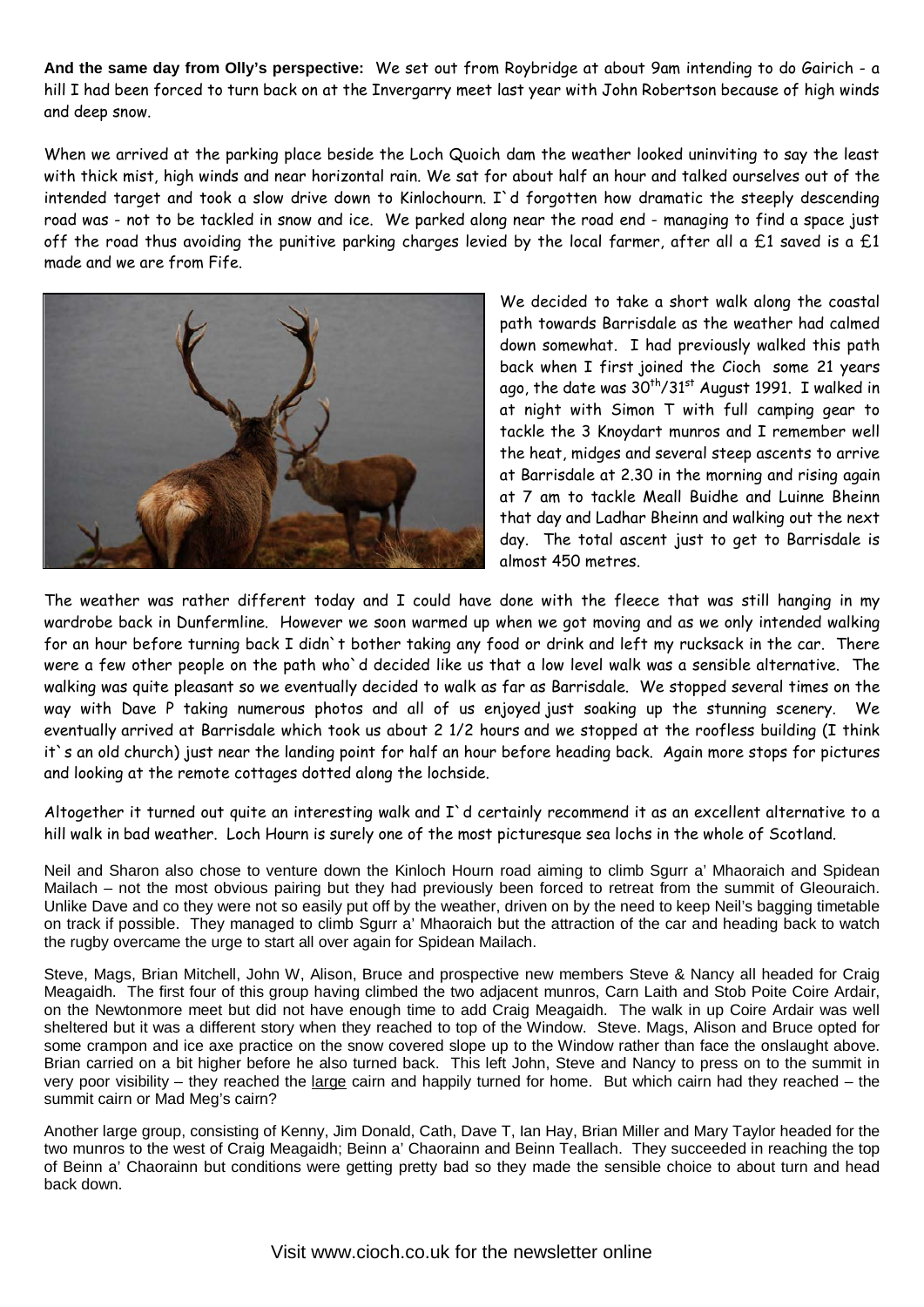With strong winds being forecast Wattie and Richard decided to opt for a pair of Corbetts; Geal Charn and Meallna h-Eilde above the east end of Loch Arkaig. They decided to park at Achnasaul and walk in and out beside the Allt Dubh rather than parking at the Eas Chia-aig waterfall as described in the SMC Corbett book. Their clockwise route allowed them to keep the wind mostly behind them and to avoid a 2.5km walk back up the road at the end of the day. This turned out to be a good decision since the assent route from the waterfall is now virtually impassable higher up thanks to felled trees and work in progress to build a new hydro-electric scheme – as Michelle and Pam found out a couple of weeks later. The weather was ok for the walk in but waterproofs had to be put on at the start of the climb up to Geal Charn. Visibility reduced to around 50m above around 550m but thankfully the wind only became a pain near both summits. There were no views to be had and the cameras had wisely been left back in the bunkhouse. The best that can be said about the day was that it was exercise!

Last back to the bunkhouse on Saturday were Jim Davidson, John Robertson and Steve Gadd who climbed two of the Grey Corries – (thought to be) Sgurr Choinnich Mor and Stob Coire an Laoigh.

Not satisfied with getting cold and wet during the day, a small band were gluttons for punishment and headed off to the Stronlossit Inn to watch Scotland getting beaten once more at rugby – made even worse if, like Richard and Mags, you were the elected drivers and could not drown your sorrows – however Mags was suitably impressed by the size of the pot of tea she ordered instead. Two thirds of those at the meet decided to self-cater and ate in the bunkhouse, the other nine walked across the road to the Glenspean Lodge Hotel for a very good bar meal. It was a bit of a squash in the common room / kitchen back at the bunkhouse but everyone enjoyed the various conversations that were ongoing into the small hours with some people eventually heading to bed complaining they had consumed too much........

The only people who are believed to have ventured out on the Sunday were Neil and Sharon who trekked back along the Kinloch Hourn road to climb Gleouraich and Spidean Mialach. Although only Spidean Mialach needed to be bagged – the excellent stalkers' path up to Gleouraich made gaining height a bit easier compared with the bog trot they encountered on the descent from Spidean Mialach. The forgetful award for the weekend goes to Richard who managed to leave his small cool bag and contents in the fridge - never to be seen again, runner up was Jim Davidson who left his camera case in his bunkroom – but at least someone noticed and Brian Mitchell took it down the road.

## **EVENTS:** An Expedition Invitation from Jean Turner

Hi all, this is for information, for any of my friends who may be interested. [Photo from the cover of Nepa Maps' 1:40,000 climbing map of Mera Peak.]

I've spent much of my time in the last few months putting together an expedition for some quite basic and simple medical research concerning the body's physiological responses to increasing altitude. There does seem to be a little bit of a gap in knowledge, despite all the high-powered research that has been done. (If anyone wants the medical details and literature review, I can e-mail them.)

The plan is to take a group of healthy adults of all ages, in November 2012, on a trek specially-designed to provide a long slow ascent from a very modest altitude to a significantly high one, on a non-technical Himalayan peak, while taking measurements (all of them painless and non-invasive, more details on request) at frequent intervals. To this end, KE



Adventure Travel, a company with decades of experience in the Himalaya, are giving me a special rate as a "private group" on a combination of two of their regular treks: one hike through the Himalayan foothills from Jiri with a "low" of about 1600m, and one ascent of Mera Peak, which is almost 6500m, with fabulous views to Everest and neighbours. KE will do all the logistics, so it's all as safe and secure as all their holidays, with the same leader ratio, insurance and the rest. You can view either trek on their website.

To anyone scared off by the cost, even with our special rate (£1995 plus flights about £650 return), let me add quickly that I have an assurance from the Scottish Council for Voluntary Organisations that it is perfectly legal for volunteers to raise funds towards their own expenses as if for a charity, since this is a not-for-profit research project. Also, my fund-seeking appeals for the expedition have not borne fruit so far, but if any do in future the proceeds will be divided among volunteers to reduce the cost further. I also have two firm offers of discounts on kit for participants: one from the online retailer Summits (who may also give me limited sponsorship, but we all know times are hard for businesses), and one from manufacturer Montane; it's possible more may follow.

I realise that a 24-day trek plus flights will be difficult for many people's holiday quotas; necessary, I'm afraid, the whole point being to make the ascent so gradual that almost everyone is likely to reach the summit, and also to allow time for measurements to be taken. That being said, it may be the best chance lots of people will ever have of standing on a snowy summit in the Himalaya!

If you'd like to register preliminary interest, please let me know : [jmacraeturner@btinternet.com](mailto:jmacraeturner@btinternet.com)

email contributions to newsletter@cioch.co.uk